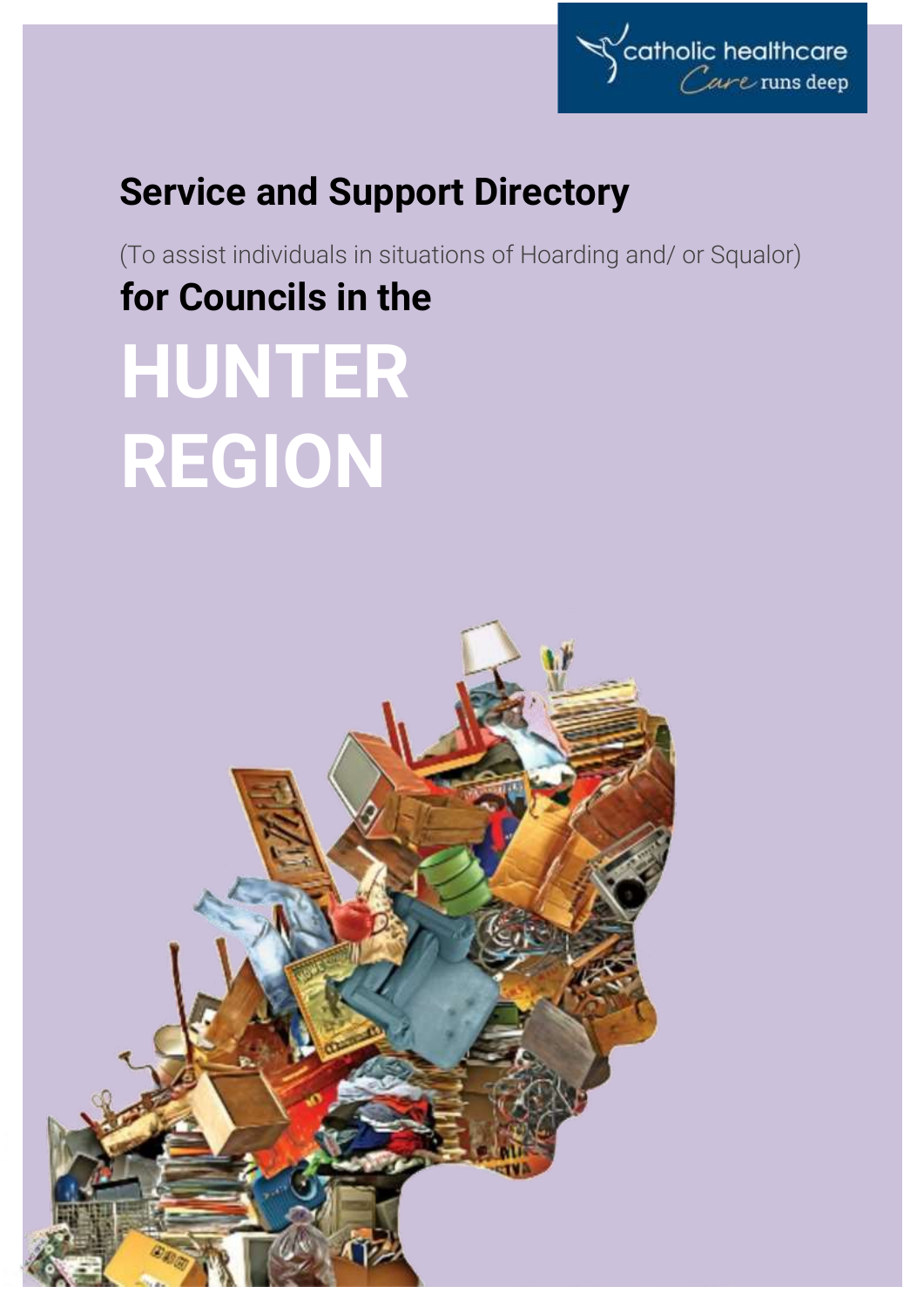

# Councils within the Hunter Region

- [Upper Hunter Shire Council](http://upperhunter.nsw.gov.au/)
- [Singleton Council](http://www.singleton.nsw.gov.au/)
- [Port Stephens Council](http://www.portstephens.nsw.gov.au/)
- [Muswellbrook Shire Council](http://www.muswellbrook.nsw.gov.au/)
- [Maitland City Council](http://www.maitland.nsw.gov.au/)
- [Dungog Shire Council](http://www.dungog.nsw.gov.au/)

To assist individuals holistically, comprehensively and provide an opportunity to succeed, a variety of supports are required.



*Service and Support Directory – HUNTER* 2021 Catholic Healthcare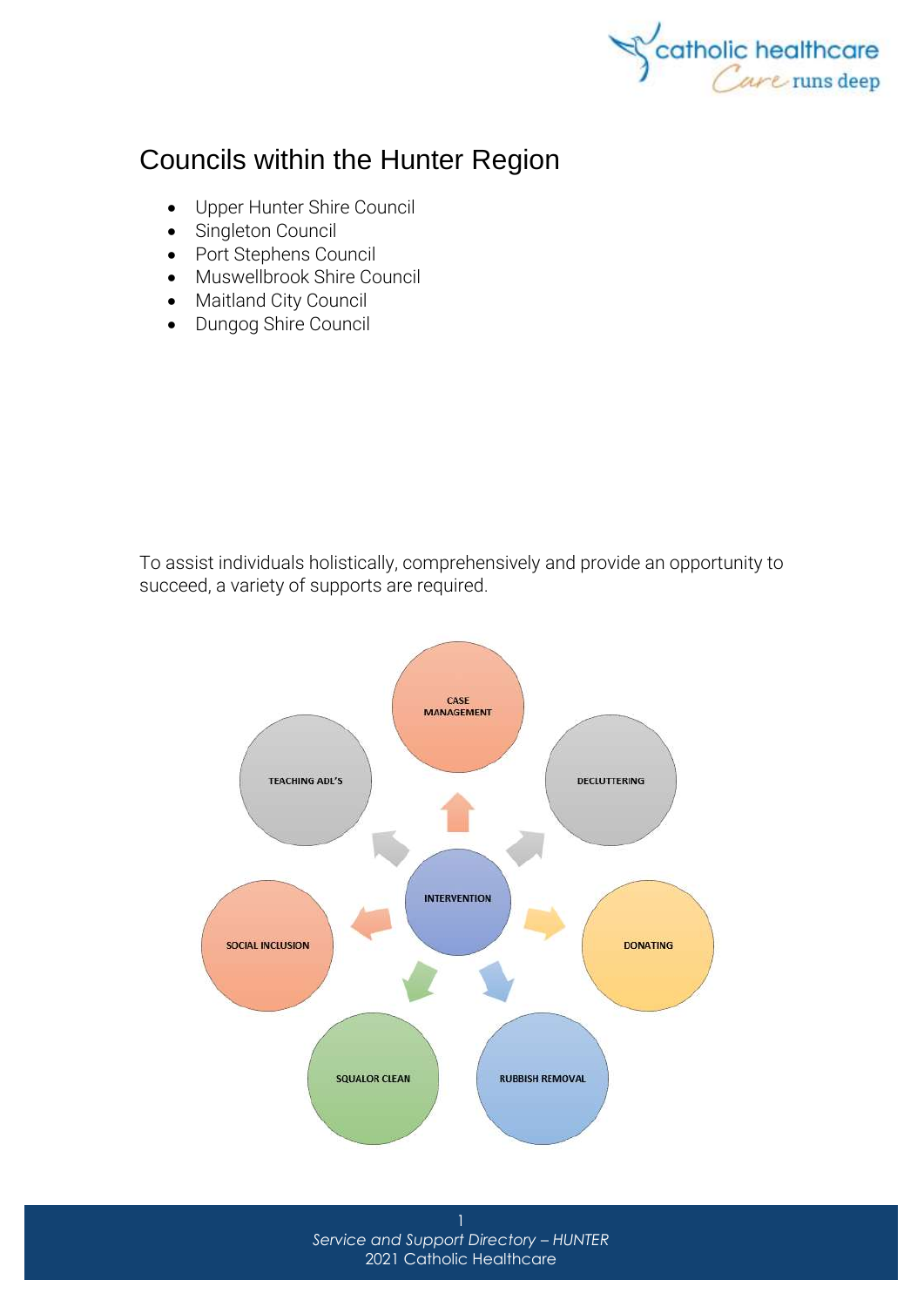

#### Contents:

| 1. Case Management            | page 3  |
|-------------------------------|---------|
| 2. Decluttering               | page 5  |
| 3. Donation Services          | page 6  |
| 4. Rubbish Removal            | page 6  |
| 5. Squalor Clean              | page 6  |
| 6. Social Inclusion           | page 7  |
| 7. Activities of Daily Living | page 8  |
| 8. Mental Health              | page 13 |

## **Acronyms**

| <b>CHSP</b> | Commonwealth Home Support Program    |
|-------------|--------------------------------------|
| <b>NDIS</b> | National Disability Insurance Scheme |
| <b>HCP</b>  | Home Care Packages                   |
| <b>MAC</b>  | My Aged Care                         |
| <b>ACAT</b> | Aged Care Assessment Team            |
| <b>RAS</b>  | <b>Regional Assessment Service</b>   |
| <b>ACH</b>  | Assistance with Care and Housing     |
| DA          | Domestic Assistance                  |
| SS          | Social Support                       |
| ADL         | Activities of Daily Living           |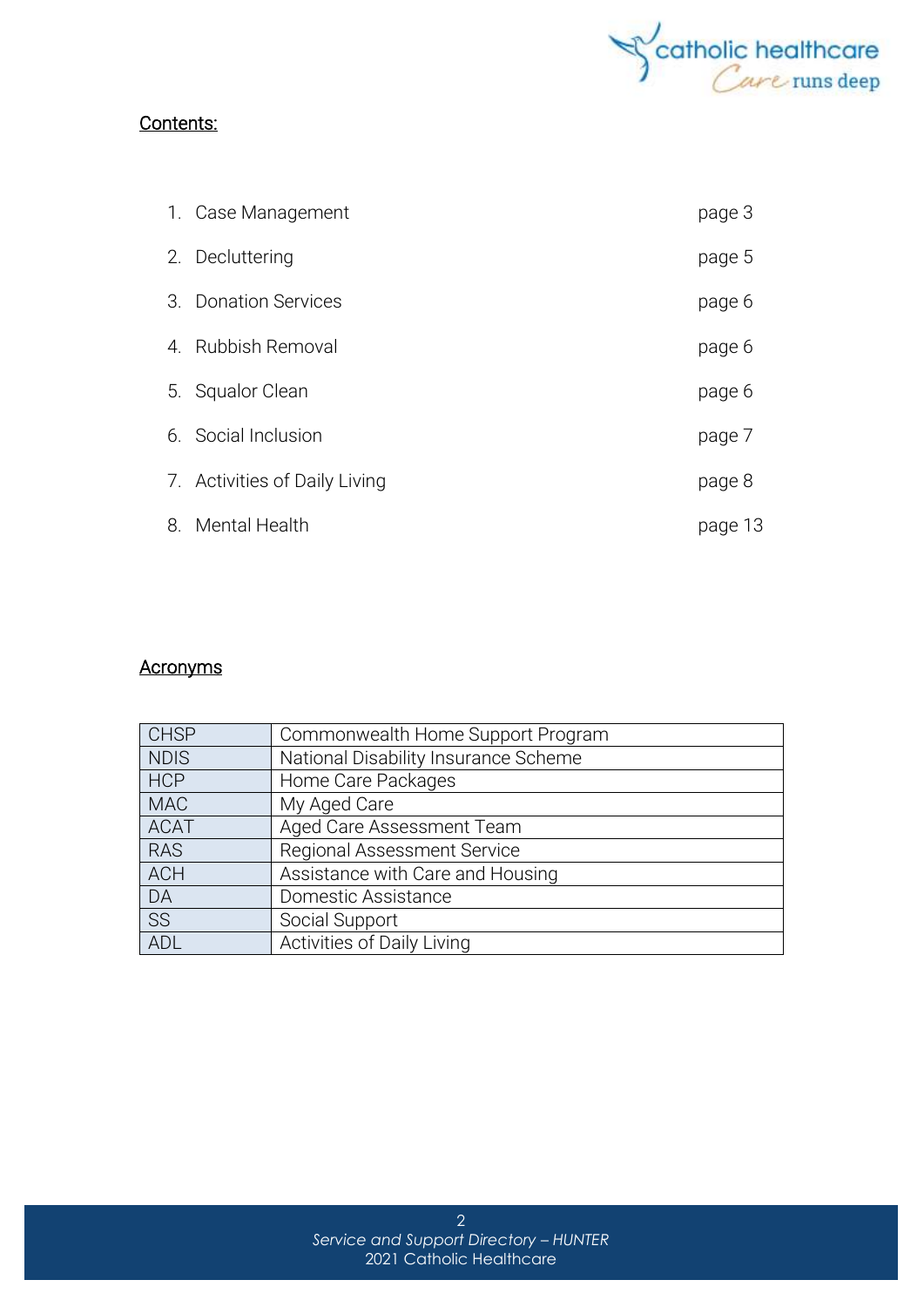

#### CASE MANAGEMENT

• Case management is a collaborative process of assessment, planning, implementation, coordination, facilitation and advocacy for options and services required to meet an individual's holistic (health and human service) needs

| Provider                                              | Support/Assistance                          | <b>Contact Details</b> |
|-------------------------------------------------------|---------------------------------------------|------------------------|
| Catholic Healthcare,                                  | Case management                             | 1800 225 474           |
| Community Services, Hunter                            | HCP provider<br>CHSP funded                 |                        |
| Integratedliving Australia,                           | Case management                             | 1300 782 896           |
| Hunter region                                         | HCP provider                                |                        |
| Ourcare Services, Singleton                           | Case management                             | 6571 2300              |
|                                                       | HCP provider<br>CHSP funded                 |                        |
| Subee Newlake, Thornton                               | Case management<br><b>NDIS</b> coordination | 49668399               |
|                                                       | support                                     |                        |
| <b>Maitland Community Care</b>                        | Case management                             | 4932 5755              |
| Services, Maitland local                              | HCP provider                                |                        |
| government area                                       | CHSP funded                                 |                        |
| <b>Hunter Valley Community</b>                        | Case management                             | 1800 011 511           |
| Mental Health Service,<br><b>Hunter Valley Region</b> |                                             |                        |
| Stride, Maitland City Council                         | Case management                             | 4831 1700              |
| & surrounding areas                                   | <b>NDIS</b> coordination                    |                        |
|                                                       | support                                     |                        |
| Australian Unity Home Care                            | Case management                             | 1300 160 170           |
| Services, Hunter Metro                                | HCP provider                                |                        |
| Region                                                | CHSP funded                                 | 1300 848 096           |
| RFBI Care at Home, Lower<br>Hunter region             | Case management<br>HCP provider             |                        |
| Hunter Community Services,                            | Case management                             | 02 4937 4555           |
| Aged Services, Newcastle,                             | HCP provider                                |                        |
| Maitland & Cessnock local                             | CHSP funded                                 |                        |
| government areas                                      |                                             |                        |
| Mercy Services, Cameron<br>Park area                  | Case management<br>HCP provider             | 02 4962 6680           |
|                                                       | CHSP funded                                 |                        |
| Southern Cross Care (NSW                              | Case management                             | 1800 632 314           |
| & ACT), Hunter New England                            | HCP provider                                |                        |
| ConnectAbility Australia,                             | Case management                             | Warabrook-02 4962 1000 |
| Senior Solutions, Newcastle,                          | HCP provider                                |                        |
| Lake Macquarie & Port                                 | CHSP funded                                 |                        |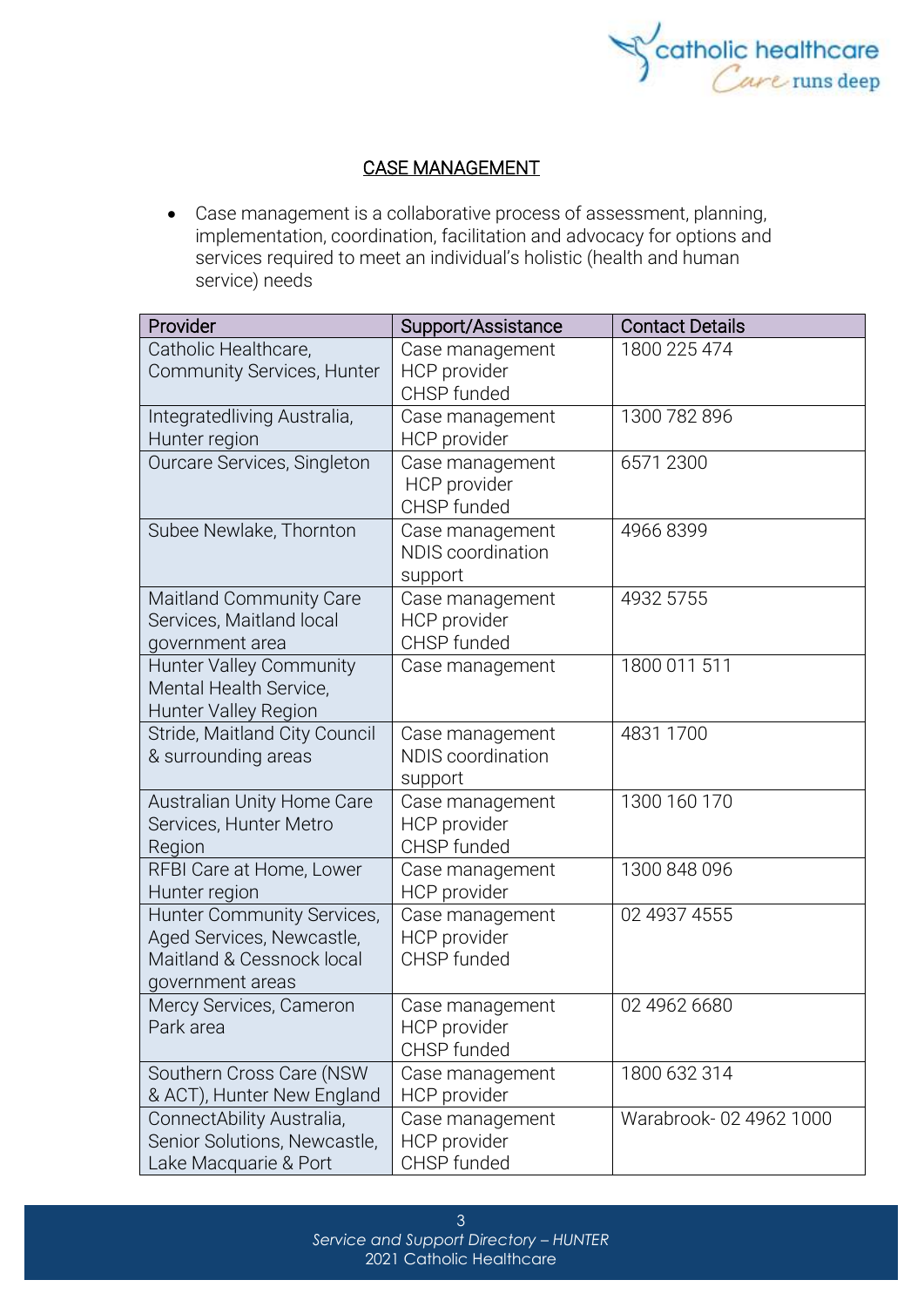

| Stephens local government<br>area                                                                                            |                                                                       |              |
|------------------------------------------------------------------------------------------------------------------------------|-----------------------------------------------------------------------|--------------|
| Dungog & District<br>NeighborCare, Dungog local<br>government area                                                           | Case management<br>CHSP funded<br><b>NDIS</b> coordination<br>support | 02 4992 3348 |
| TransCare, Hunter Shire<br>Council & Muswellbrook<br><b>Shire Council</b>                                                    | Case management<br>HCP provider                                       | 02 6545 3113 |
| HammondCare,<br>HammondAtHome, Upper<br>Hunter, Muswellbrook &<br>Singleton local government<br>areas                        | Case management<br>HCP provider                                       | 1800 826 166 |
| Merton Living, Home care,<br>Denman                                                                                          | Case management<br>HCP provider                                       | 02 6547 2684 |
| <b>BaptistCare Community</b><br>Centre, Hunter region                                                                        | Case management<br><b>HCP</b> provider                                | 4032 4810    |
| Anglican Care, Home<br>support Programs, Hunter<br>region                                                                    | Case management<br>HCP provider                                       | 02 4958 0000 |
| Adssi In-Home Support,<br>Wyong area                                                                                         | Case management<br><b>HCP</b> provider                                | 1300 578 478 |
| <b>Unites Protestant</b><br>Association of NSW (UPA),<br>Newcastle, Lake Macquarie<br>& Maitland local government<br>areas   | Case management<br>HCP provider                                       | 4965 2200    |
| The Whiddon Group,<br>Redhead Community Care,<br>Cessnock, Lake Macquarie,<br>Maitland & Newcastle local<br>government areas | Case management<br>HCP provider                                       | 1300 738 388 |
| Presbyterian Aged Care<br>NSW/ACT, Hunter Home<br>Care, Hunter region                                                        | Case management<br>HCP provider<br>CHSP funded                        | 1800 722 679 |
| Awabakal Aged Care<br>Services, Hunter region                                                                                | Case management<br>HCP provider                                       | 1300 174 908 |
| Care For You at Home,<br>Newcastle & Port Stephens<br>local government area                                                  | Case management<br>HCP provider<br>CHSP funded                        | 02 4981 4404 |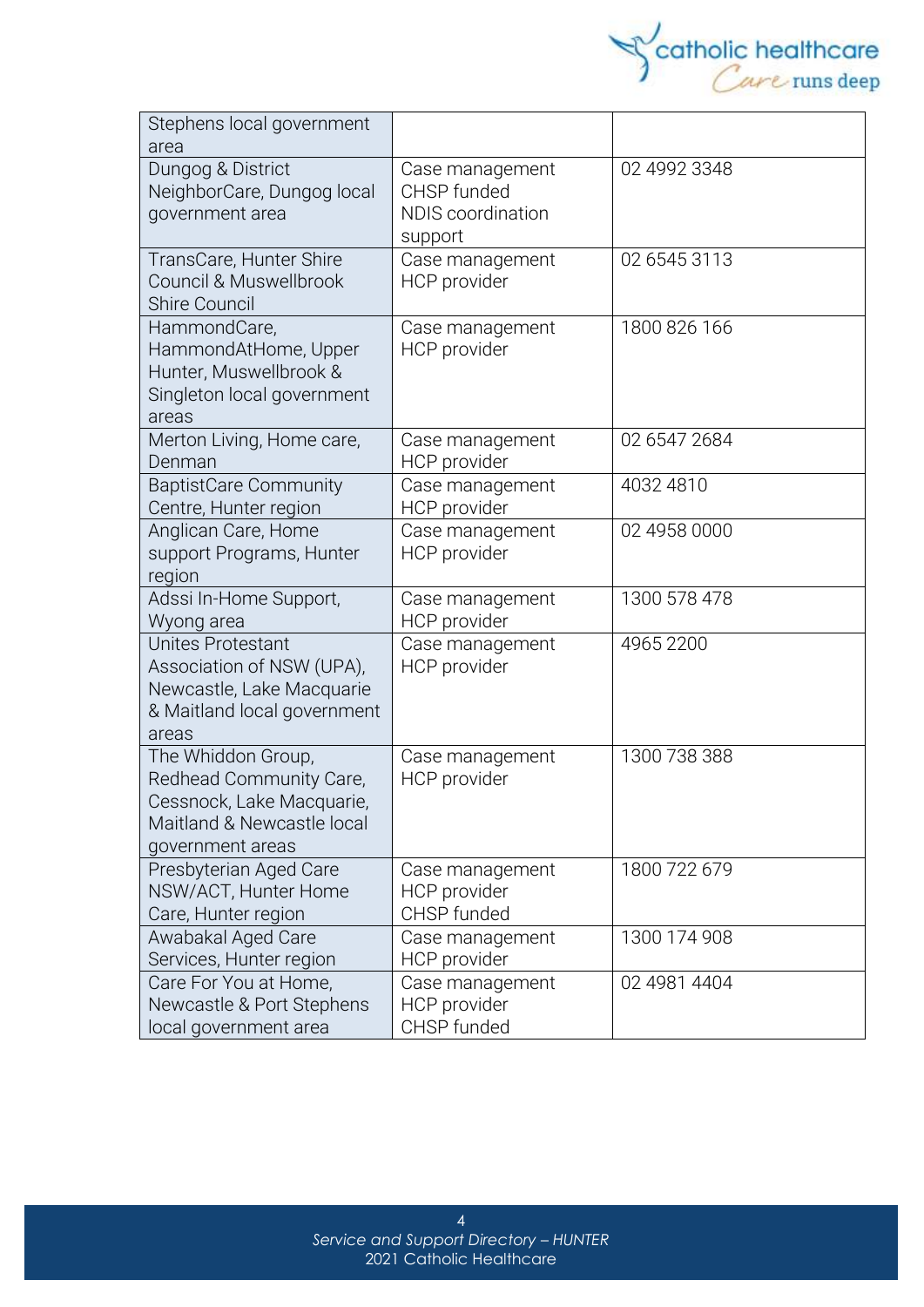

#### DECLUTTERING:

- To remove clutter from a room, an area, etc
- Working through the process of letting go of items, to be able to use spaces of the home (and around the property) for it's intended purpose

| Provider                                       | Support/Assistance          | <b>Contact Details</b> |
|------------------------------------------------|-----------------------------|------------------------|
| Ourcare Services, Singleton                    | Domestic assistance         | 6571 2300              |
|                                                | HCP provider                |                        |
|                                                | CHSP funded                 |                        |
| Subee Newlake, Thornton                        | Domestic assistance         | 49668399               |
|                                                | NDIS coordination support   |                        |
| <b>Maitland Community Care</b>                 | Domestic assistance         | 4932 5755              |
| Services, Maitland local                       | HCP provider                |                        |
| government area                                | CHSP funded                 |                        |
| <b>Australian Unity Home Care</b>              | Domestic assistance         | 1300 160 170           |
| Services, Hunter Metro                         | HCP provider                |                        |
| Region                                         | CHSP funded                 |                        |
| <b>Hunter Community</b>                        | Domestic assistance         | 02 4937 4555           |
| Services, Aged Services,                       | HCP provider                |                        |
| Newcastle, Maitland &                          | CHSP funded                 |                        |
| Cessnock local                                 |                             |                        |
| government areas                               |                             |                        |
| Mercy Services, Cameron<br>Park area           | HCP provider<br>CHSP funded | 02 4962 6680           |
|                                                | Domestic assistance         | 02 4962 1000           |
| ConnectAbility Australia,<br>Senior Solutions, |                             |                        |
| Newcastle, Lake Macquarie                      | HCP provider                |                        |
| & Port Stephens local                          |                             |                        |
| government area                                |                             |                        |
| Dungog & District                              | Domestic assistance         | 02 4992 3348           |
| NeighborCare, Dungog                           | CHSP funded                 |                        |
| local government area                          |                             |                        |
|                                                | NDIS coordination support   |                        |
| TransCare, Hunter Shire                        | Domestic assistance         | 02 6545 3113           |
| Council & Muswellbrook                         | HCP provider                |                        |
| <b>Shire Council</b>                           |                             |                        |
| Adssi In-Home Support,                         | (HCP provider               | 1300 578 478           |
| Wyong area                                     |                             |                        |
| Presbyterian Aged Care                         | Domestic assistance         | 1800 722 679           |
| NSW/ACT, Hunter Home                           | HCP provider                |                        |
| Care, Hunter region                            | CHSP funded                 |                        |
| Awabakal Aged Care                             | Domestic assistance         | 1300 174 908           |
| Services, Hunter region                        | HCP provider                |                        |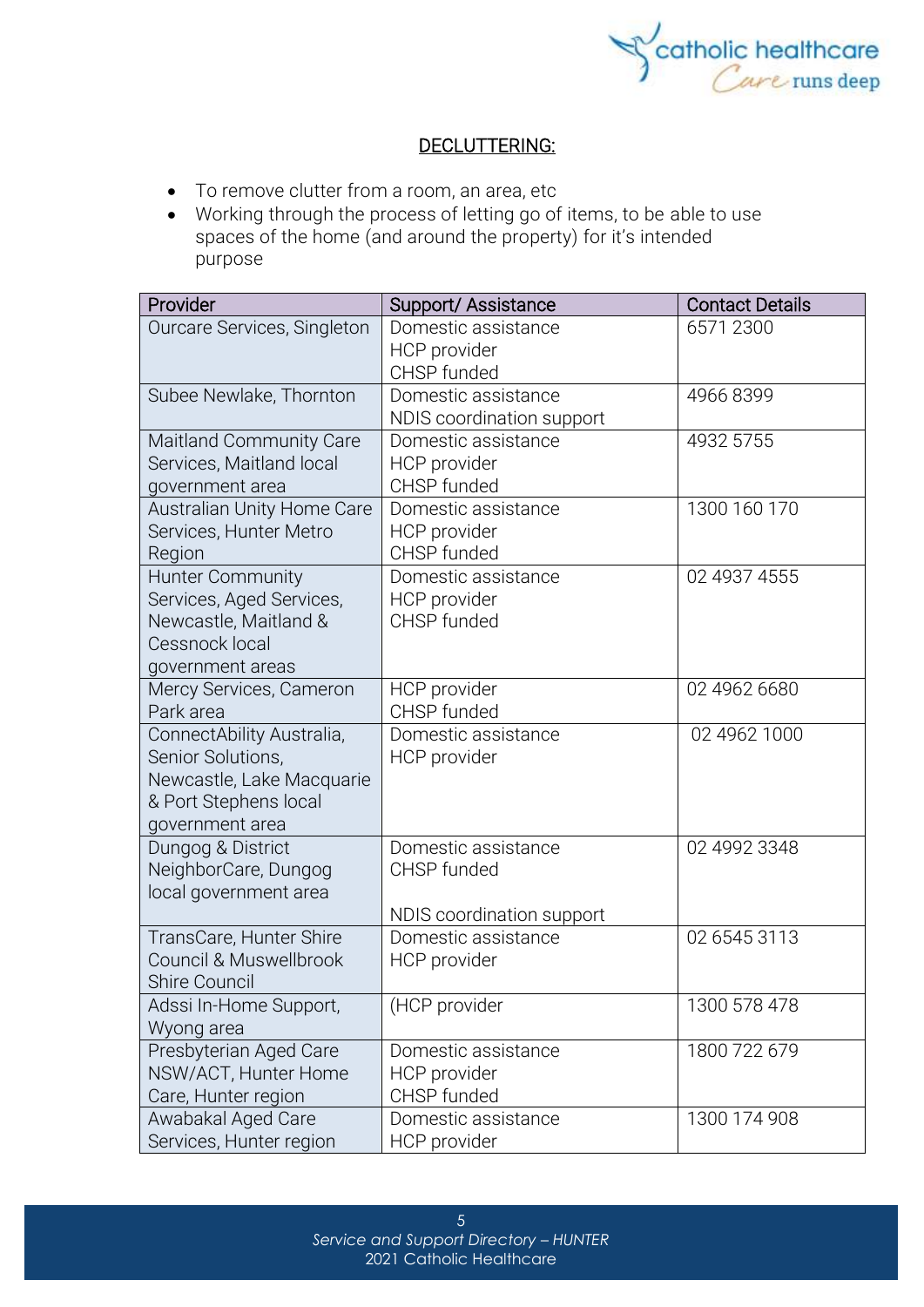

## RUBBISH REMOVAL

| Provider                                    | <b>Contact Details</b> |
|---------------------------------------------|------------------------|
| Abate Rubbish Removal, Waste Removal,       | 0412 510 111           |
| Hunter Region                               |                        |
| Saving Time, Hoarding and squalor clean &   | 1300 640 177           |
| rubbish removal                             |                        |
| Rock on cleaning, Hoarding & Squalor clean, | 0415841194             |
| Hunter region                               |                        |
| Newcastle Cleaners, Squalor clean, Rubbish  | 0475 798 564           |
| removal, Newcastle region                   |                        |
| Newcastle Rubbish Removal Service           | 0407 794 796           |
| 1800 All Juno Rubbish Removal, Newcastle    | 1800 255 586           |
| Hunter Valley Rubbish Removals              | 0402 341 298           |
| Morriset Skip Bins,                         | 0416 150 805           |
| All Terrain Skips, Newcastle region         | 0434 249 620           |

### **SQUALOR CLEAN**

| Provider                                    | <b>Contact Details</b> |
|---------------------------------------------|------------------------|
| Stainaway, cleaning services, Hunter region | 0414 319 583           |
| Cromwell Cleaning Services, Hunter region   | 4967 6896              |
| Saving Time, Hoarding and squalor clean &   | 1300 640 177           |
| rubbish removal                             |                        |
| Australian Forensic Cleaning, Hunter region | 1300 246 429           |
| Rock on cleaning, Hoarding & Squalor clean, | 0415841194             |
| Hunter region                               |                        |
| Houseproud Cleaning, Hunter region          | 1300 880 198           |
| Newcastle Cleaners, Squalor clean,          | 0475 798 564           |
| Newcastle region                            |                        |

# **DONATIONS**

| Scone Neighbourhood           | Food parcels           | 6545 2562 |
|-------------------------------|------------------------|-----------|
| Resource Centre, Scone        |                        |           |
| <b>Upper Hunter Community</b> | Food parcels           | 6542 3555 |
| Services, Muswellbrook        | <b>Bill assistance</b> |           |
| region                        | Telstra vouchers       |           |
| Muswellbrook                  | Food parcels           | 6542 3555 |
| Neighbourhood Service,        | Bill and utility bill  |           |
| Muswellbrook & upper          | assistance             |           |
| Hunter Shire LGA              | Pharmaceutical expense |           |
|                               | support                |           |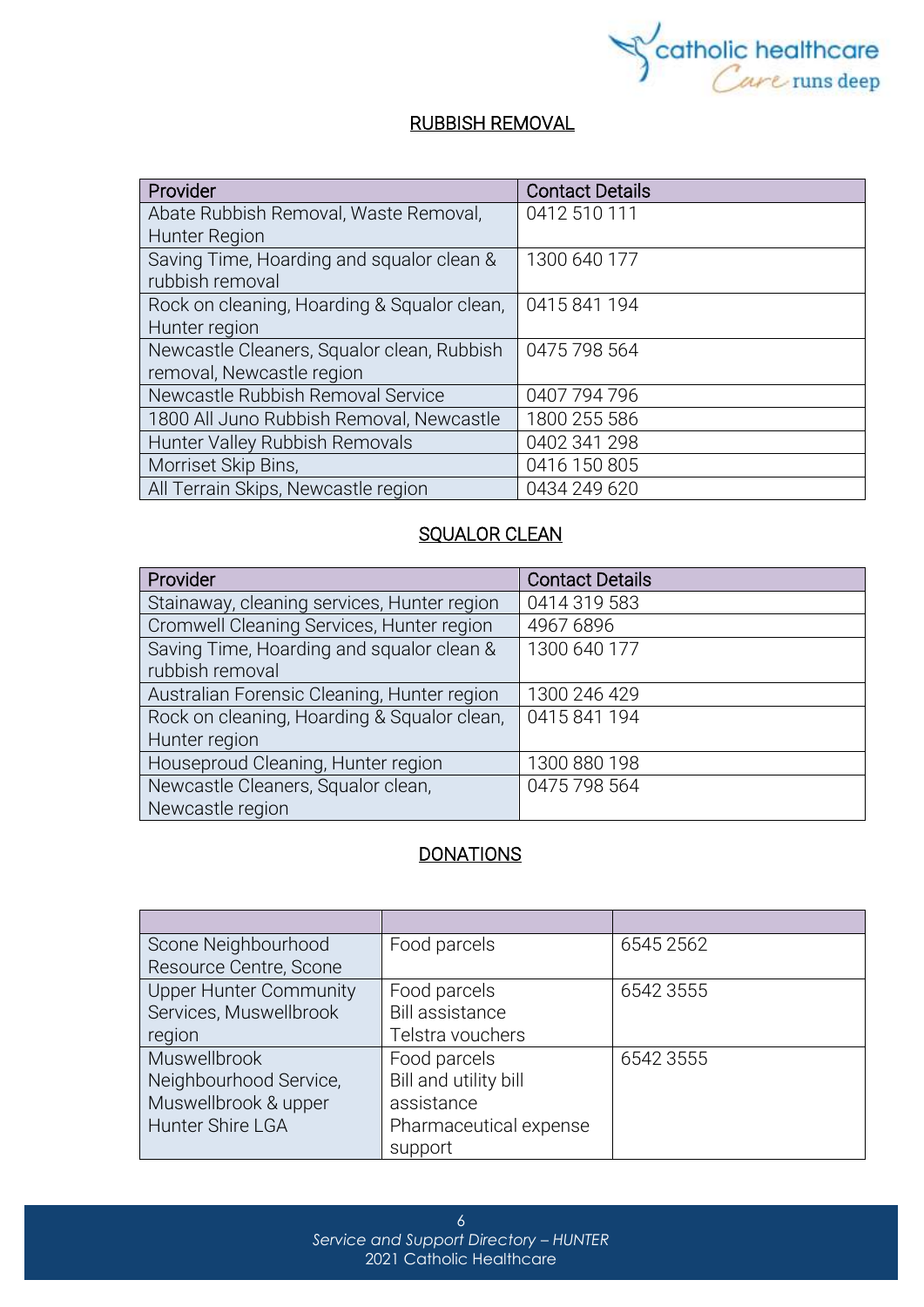

| St Vincent de Paul Centre,<br>Hunter region                              | Food vouchers<br>Clothing<br>Vouchers<br>Furniture                                             | 6543 2659 |
|--------------------------------------------------------------------------|------------------------------------------------------------------------------------------------|-----------|
| St Albans Ministry Centre,<br>Muswellbrook region                        | Food parcels                                                                                   | 6543 3592 |
| The Salvation Army, Hunter<br>region                                     | Clothing<br>Food parcels<br>Food vouchers                                                      | 137258    |
| Singleton Neighbourhood<br>Centre                                        | Clothing<br>Food parcels,<br>Telstra vouchers<br>Utility bill assistance                       | 6571 2499 |
| Samaritans Foundation,<br>Toronto region                                 | Clothing<br><b>Food Parcels</b><br>Food vouchers                                               | 4959 7857 |
| Wesley Mission Hub<br>Newcastle                                          | Food vouchers<br>Petrol vouchers<br>Utility bill vouchers<br>Pharmaceutical bill<br>assistance | 49153600  |
| Soul Café, Newcastle                                                     | <b>Breakfast and Lunch</b><br>community meals                                                  | 4926 1758 |
| Newcastle Elderly Citizens<br>Centre, Newcastle local<br>government area | Low coast lunch                                                                                | 4926 2324 |
| Brown Sisters, Newcastle &<br>surrounding areas                          | Food vouchers                                                                                  | 4963 1193 |
| Tomaree Neighbourhood<br>Centre Port Stephens local<br>region            | Food parcels<br>Food vouchers<br>Utility bill assistance                                       | 4984 6220 |

# SOCIAL INCLUSION:

• Social [inclusion](https://www.collinsdictionary.com/dictionary/english/inclusion) is the act of making all groups of people within a society [feel](https://www.collinsdictionary.com/dictionary/english/feel) valued and [important.](https://www.collinsdictionary.com/dictionary/english/important)

| Provider                    | Support/Assistance        | <b>Contact Details</b> |
|-----------------------------|---------------------------|------------------------|
| Integratedliving Australia, | Social support program    | 1300 782 896           |
| Hunter region               | HCP provider              |                        |
| Ourcare Services,           | Men's social group        | 6571 2300              |
| Singleton                   | Better Living Program     |                        |
|                             | Individual social support |                        |
|                             | HCP provider              |                        |
|                             | CHSP funded               |                        |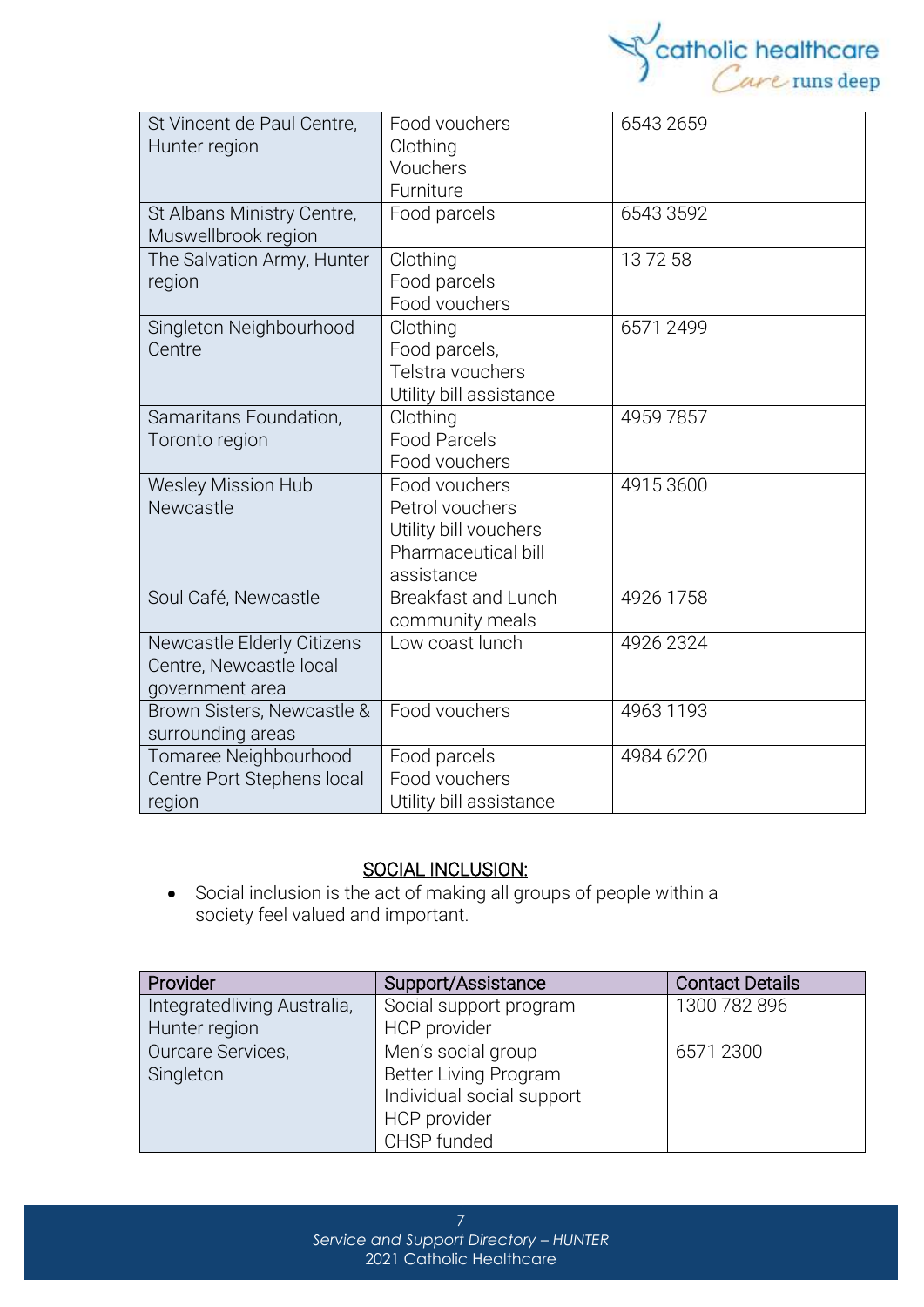

| <b>Maitland Community Care</b><br>Services, Maitland local<br>government area                                              | Social outings<br>Home visits<br>Assisted shopping<br>HCP provider<br>CHSP funded | 4932 5755    |
|----------------------------------------------------------------------------------------------------------------------------|-----------------------------------------------------------------------------------|--------------|
| Australian Unity Home<br>Care Services, Hunter<br>Metro Region                                                             | Visitors program<br>Assisted shopping<br>HCP provider<br>CHSP funded              | 1300 160 170 |
| <b>Hunter Community</b><br>Services, Aged Services,<br>Newcastle, Maitland &<br>Cessnock local<br>government areas         | Social outings<br>Recreational activities<br><b>HCP</b> provider<br>CHSP funded   | 02 4937 4555 |
| Mercy Services, Cameron<br>Park area                                                                                       | Home visitor program<br>Group outings<br>HCP provider<br>CHSP funded              | 02 4962 6680 |
| ConnectAbility Australia,<br>Senior Solutions,<br>Newcastle, Lake<br>Macquarie & Port<br>Stephens local<br>government area | Visitor program<br>Group social supports<br>HCP provider                          | 02 4962 1000 |
| Dungog & District<br>NeighborCare, Dungog<br>local government area                                                         | Peer support group<br>CHSP funded<br>NDIS coordination support                    | 02 4992 3348 |
| TransCare, Hunter Shire<br>Council & Muswellbrook<br><b>Shire Council</b>                                                  | Social activities<br>Social companionship<br>HCP provider                         | 02 6545 3113 |
| <b>BaptistCare Community</b><br>Centre, Hunter region                                                                      | Art groups<br>Community drop in space<br><b>HCP</b> provider                      | 4032 4810    |
| Whiddon, Kelso<br>Community Care, Bathurst,<br>Dubbo & Orange local<br>government area                                     | Community visitor program<br><b>HCP</b> provider<br>NDIS coordination support     | 1300 738 388 |
| Presbyterian Aged Care<br>NSW/ACT, Hunter Home<br>Care, Hunter region                                                      | Social outings<br>Shopping assistance<br><b>HCP</b> provider<br>CHSP funded       | 1800 722 679 |

# *ACTIVITIES OF DAILY LIVING (ADL's)*

• Activities of daily living (ADLs), as the name implies, are activities necessary for maintaining an independent lifestyle with a high quality of life.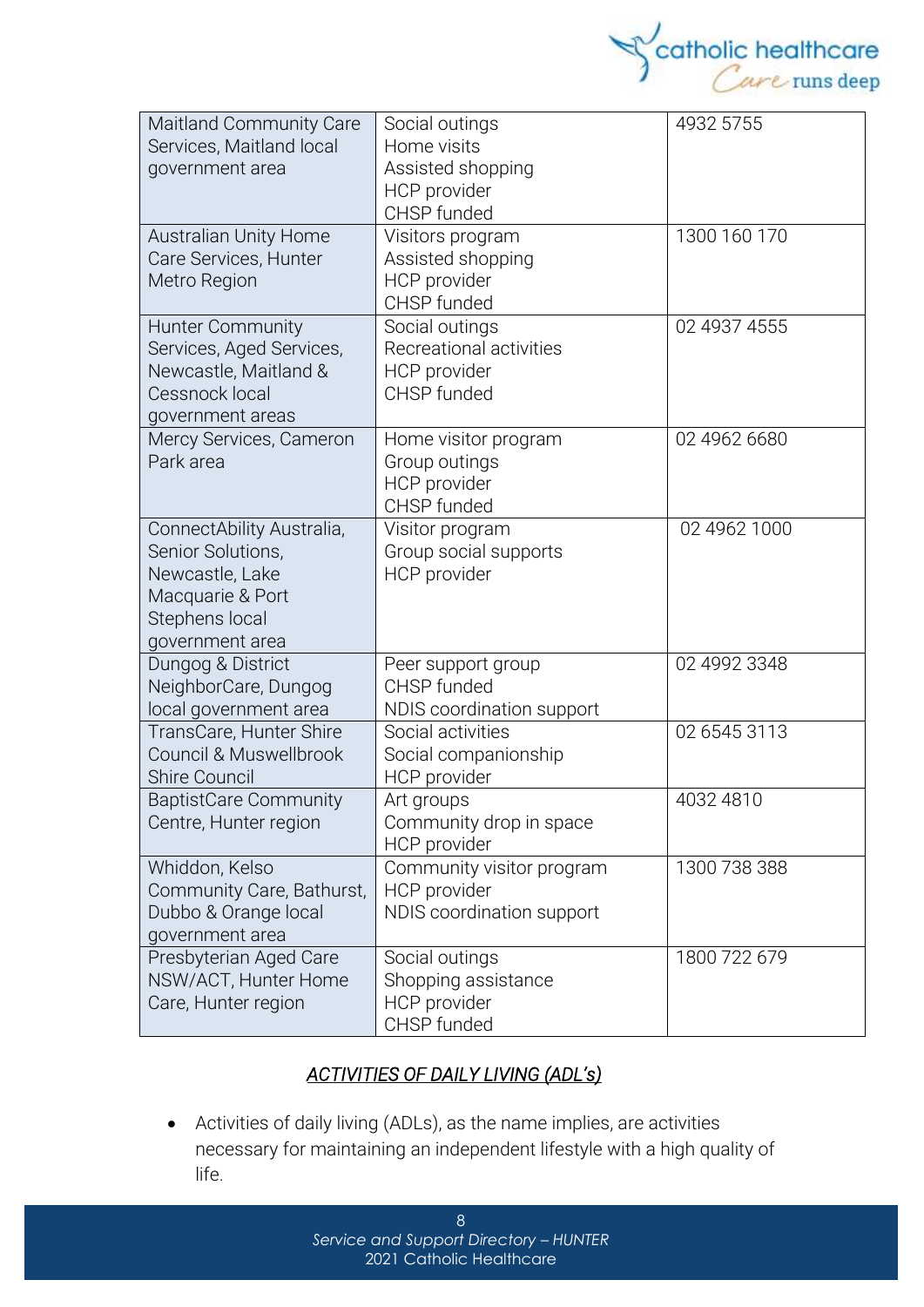

# What are the activities of daily living*?*

| Functional<br>mobility: | To move about freely and safely.                                                                   |
|-------------------------|----------------------------------------------------------------------------------------------------|
| Feeding                 | To feed oneself                                                                                    |
| Personal hygiene:       | To manage aspects of personal hygiene, such as bathing,<br>grooming, dressing, and brushing teeth. |
| Home                    | To manage tasks around the home such as taking out the                                             |
| maintenance:            | rubbish, cleaning the kitchen, cleaning the bathroom,                                              |
|                         | vacuuming/mopping, making sure food in the fridge and pantry is<br>current, watering plants.       |
| Managing                | assistance may be required in getting prescriptions, keeping                                       |
| medications:            | medications up to date and taking medications on time and in the                                   |
|                         | right dosages.                                                                                     |
| Managing                | managing assistance with bank balances, cheque books and                                           |
| finances:               | paying bills on time                                                                               |
| Communicating           | managing the household's phone and mail, making the home                                           |
| with others:            | hospitable and welcome for visitors.                                                               |
| Companionship           | this is important as it reflects on the help that may be needed to                                 |
| and mental              | keep a person in a positive frame of mind.                                                         |
| support:                |                                                                                                    |
| Safety procedure        | in the event of an emergency, a well-planned emergency                                             |
| and emergency           | procedure should be designed; as well as emergency contacts                                        |
| responses:              | known in case of any events.                                                                       |
|                         |                                                                                                    |

# *How can the teaching of ADL's be done through regular support services?*

| Functional mobility: | Identifying if the individual can navigate their hallways free of |
|----------------------|-------------------------------------------------------------------|
|                      | clutter and get assistive devices such as walkers through         |
|                      | doorways; a few changes might be necessary such as                |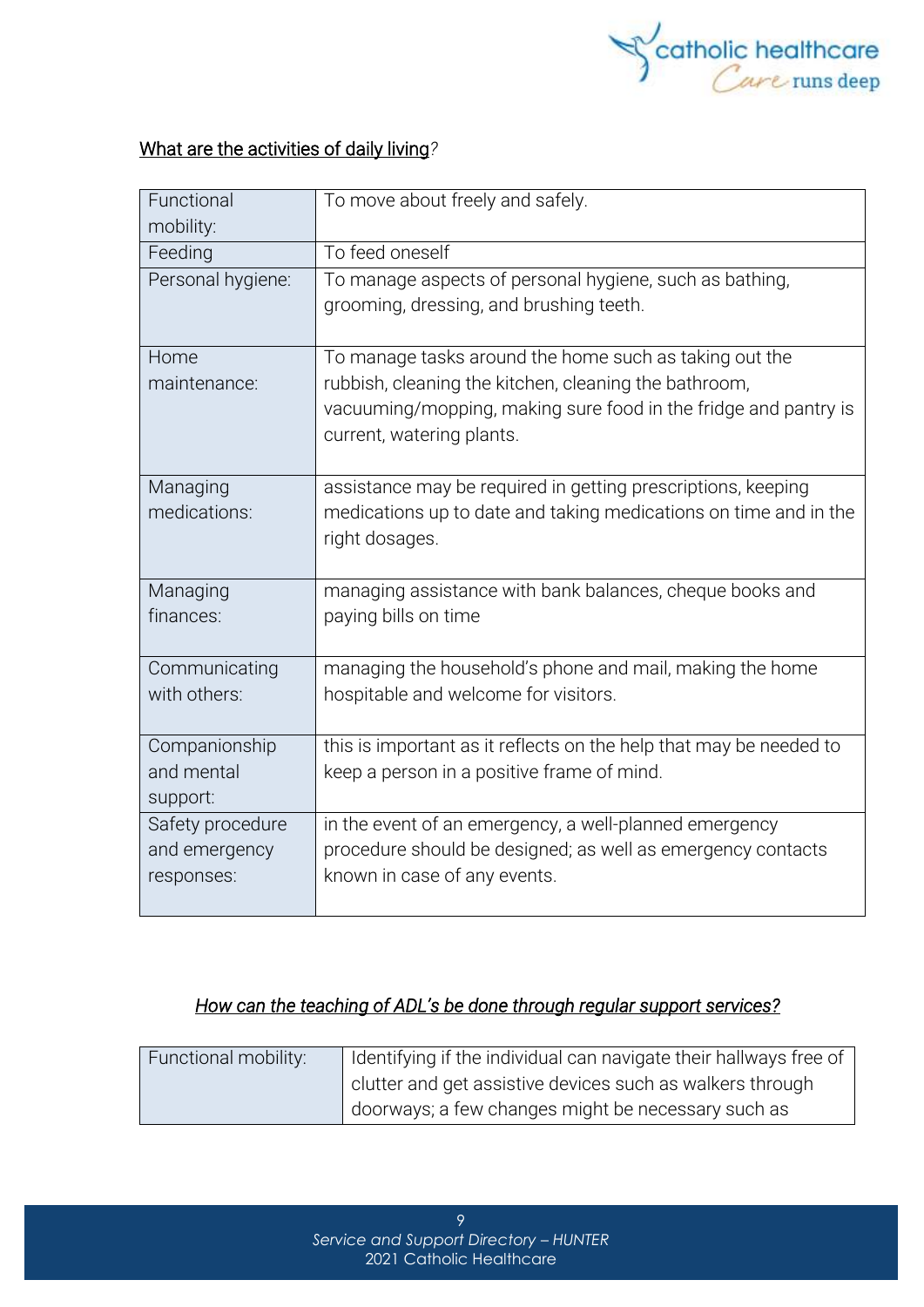

|          | doorway modifications and ramps; removing floor runners<br>and rugs helps eliminate potential tripping hazards.<br>Assisting a client to develop and implement a personal<br>organizing plan, including categories for discarded items.<br>Include a list of tasks and a plan for where to keep objects<br>and papers. Preparation includes assembling materials<br>needed for filing and storing items.<br>Take a photo of the area before starting the declutter. Ask<br>yourself questions about each item, such as 'Have I used                      |
|----------|----------------------------------------------------------------------------------------------------------------------------------------------------------------------------------------------------------------------------------------------------------------------------------------------------------------------------------------------------------------------------------------------------------------------------------------------------------------------------------------------------------------------------------------------------------|
|          | this in the last year? Is this something to give away or trash?'<br>Refer to your photo and celebrate your victories.                                                                                                                                                                                                                                                                                                                                                                                                                                    |
|          | Break big tasks into smaller tasks (bathroom-> 1 drawer)                                                                                                                                                                                                                                                                                                                                                                                                                                                                                                 |
|          | Set a calendar to follow and start with small time increments<br>(10-15 minutes); limit any distractions (phone, TV, radio);<br>take a break when your timer goes off and then repeat while<br>increasing the amount of time                                                                                                                                                                                                                                                                                                                             |
|          | Know your options by locating a recycling centre, donation<br>locations, donation centres that will pick items up, rubbish<br>removal days                                                                                                                                                                                                                                                                                                                                                                                                               |
| Feeding: | Meal preparation and clean-up. Services that offer DA can<br>support a person in preparing and enjoying their meals.<br>Whether they have dietary needs, need inspiration with meal<br>plans, or would just like help with their cooking and clean-up.<br>Social support is also provided for those who would like<br>support during grocery shopping, unpacking of groceries,<br>and company while cooking something. This is important for<br>seniors to ensure they are receiving the appropriate nutrients<br>to support their health all wellbeing. |
|          | Meals on Wheels is an option for those who are unable to<br>prepare their own meals. The organisation specializes in<br>meal delivery for people aged over 65, as well as CHSP<br>clients, HCP clients, NDIS clients and full fee-paying clients.                                                                                                                                                                                                                                                                                                        |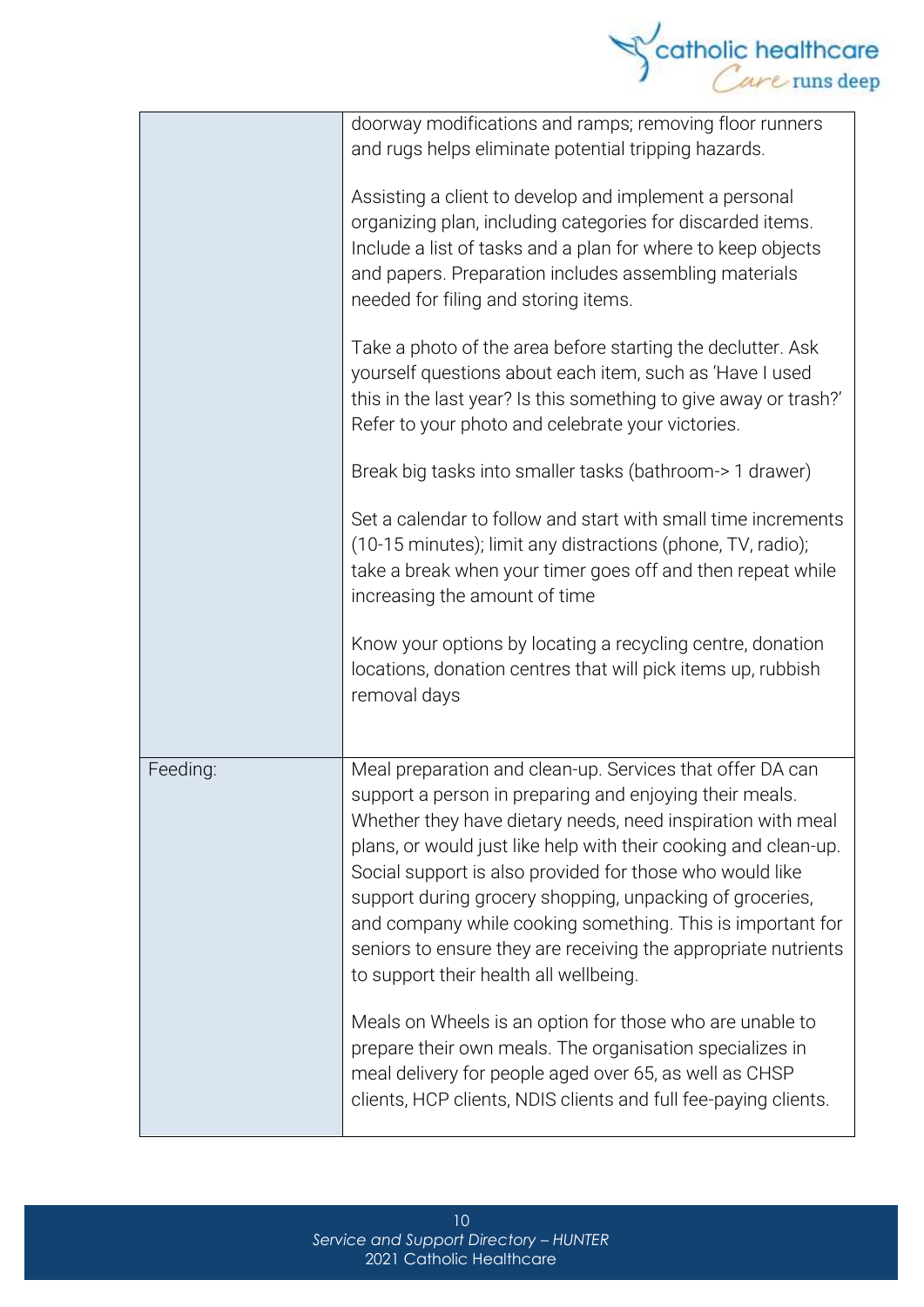

|                   | Kindly reminding clients of food safety and cross<br>contamination; and how their health can be affected if cross<br>contamination of certain foods occur.                                                                                                                                                                                                                                                                                                                                                                                                                                                           |
|-------------------|----------------------------------------------------------------------------------------------------------------------------------------------------------------------------------------------------------------------------------------------------------------------------------------------------------------------------------------------------------------------------------------------------------------------------------------------------------------------------------------------------------------------------------------------------------------------------------------------------------------------|
| Personal Hygiene: | Services may include oral care, toileting, grooming,<br>showering, dressing, and undressing, and general mobility. A<br>care worker may be able to assist with personal care needs<br>with complete respect for a person's privacy and dignity.                                                                                                                                                                                                                                                                                                                                                                      |
|                   | Assistance can include getting in and out of bed, managing<br>continence and providing assistance using continence aids<br>and appliances.                                                                                                                                                                                                                                                                                                                                                                                                                                                                           |
|                   | Providing easier clothing/shoes for the individual to wear if<br>you notice it has become increasingly difficult for them to<br>undress. Solutions could include pants/shorts with elastic<br>waistbands, shoes with Velcro fasteners rather than laces.                                                                                                                                                                                                                                                                                                                                                             |
|                   | Implementing home strategies for a person to shower<br>without fear of falling or slipping, such as grab bars, non-slip<br>floor mats or a shower chair. If a person still feels uneasy<br>with these installations, then a care worker is able to provide<br>assistance with showering.                                                                                                                                                                                                                                                                                                                             |
| Home maintenance: | Support is there for clients who need assistance with<br>anything from putting a load of laundry in the washing<br>machine, to folding clothes, making their bed, sweeping the<br>front paths, vacuuming, mopping, wiping kitchen benches,<br>cleaning toilets, and watering their plants. A care worker can<br>work with the client to show them how it can be done, or can<br>help assist with simple tasks such as setting up the vacuum<br>cleaner, how to empty the vacuum cleaner once its full, filling<br>and emptying a mop bucket after each use, washing all the<br>towels/cleaning cloths after use etc. |
|                   | Being able to provide clients with different options on how to<br>pack washing away, by either hanging their clothes with<br>clothes hangers, or folding them away.                                                                                                                                                                                                                                                                                                                                                                                                                                                  |
|                   | Working with a client to organize their kitchen<br>cupboards/pantry into categories, such as keeping plates                                                                                                                                                                                                                                                                                                                                                                                                                                                                                                          |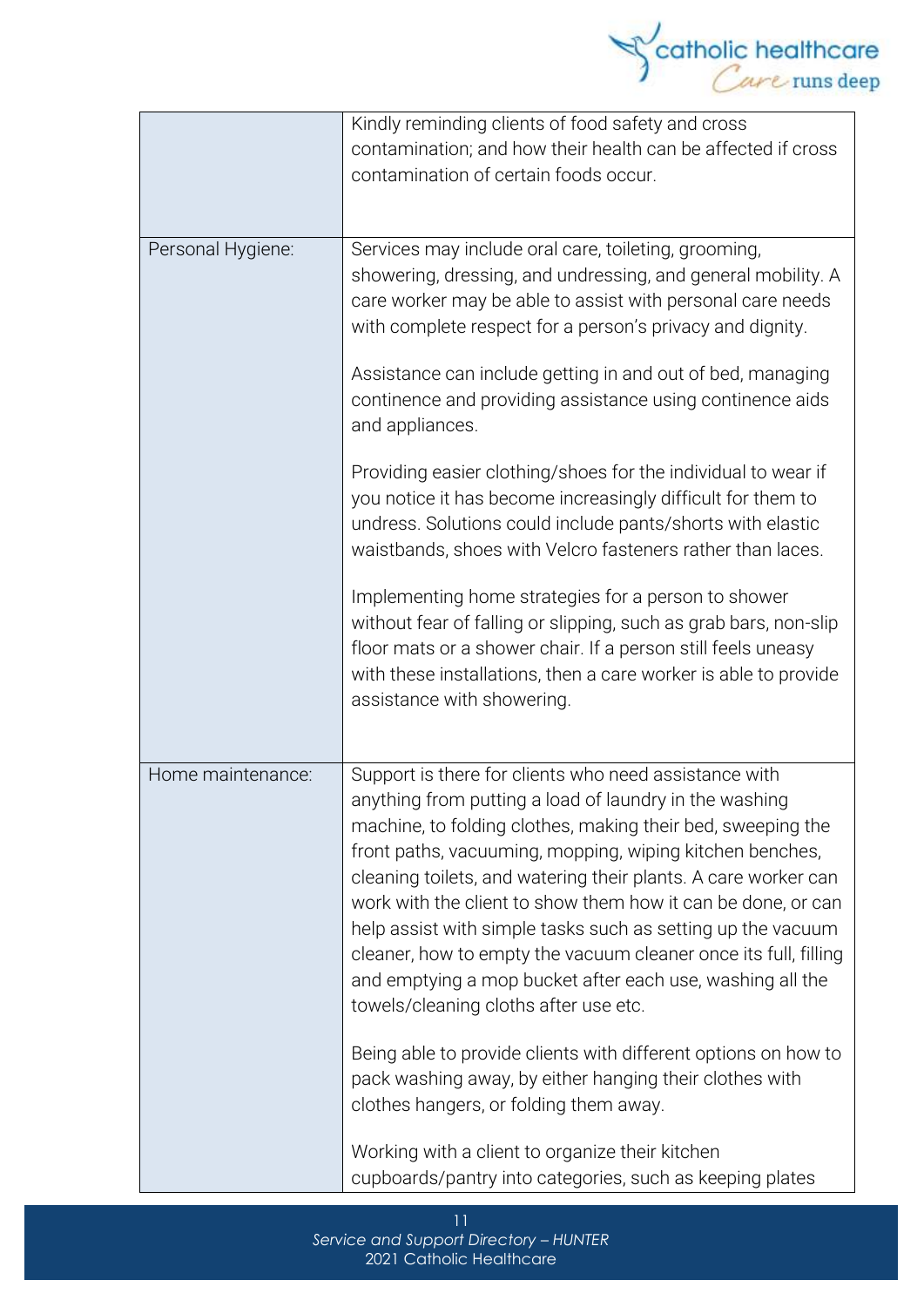

|                                             | together, cutlery together, cups etc. Cleaning the<br>fridge/freezer and pantry and checking for current dates.                                                                                                                   |  |
|---------------------------------------------|-----------------------------------------------------------------------------------------------------------------------------------------------------------------------------------------------------------------------------------|--|
| Managing<br>medications:                    | Transport can be arranged through an organisation to assist<br>with a client to access pharmacies to pick up their<br>medication.                                                                                                 |  |
| Managing finances:                          | A case manager can assist the individual to sort through and<br>organize any bills, categorized by paid, unpaid and/or<br>overdue.                                                                                                |  |
|                                             | Suggestions for storing the bills such as in a folder or filing<br>cabinet can be arranged with the individual.                                                                                                                   |  |
| Communicating with<br>others:               | Communication is fundamental to human interaction. Care<br>workers can assist individuals in managing their calendar<br>and appointments, and sharing family updates by post,<br>technology or replying to messages               |  |
|                                             | Keeping a large calendar with clearly marked dates and<br>appointment times can create a greater sense of control and<br>order.                                                                                                   |  |
|                                             | Teaching an individual how to use technology such as zoom<br>and searching internet links and YouTube videos                                                                                                                      |  |
| Companionship and<br>mental health support: | Communication impairment can alienate people from their<br>regular activities, and relationships can lead to withdrawal,<br>isolation, and depression.                                                                            |  |
|                                             | Care plans can be created with individuals to support their<br>social interaction and communication. It is important to<br>understand why a person is experiencing difficulty in<br>communicating and try and lessen the effects. |  |
|                                             | This could include finding out what a person's interests are<br>and linking them to social groups within the community.                                                                                                           |  |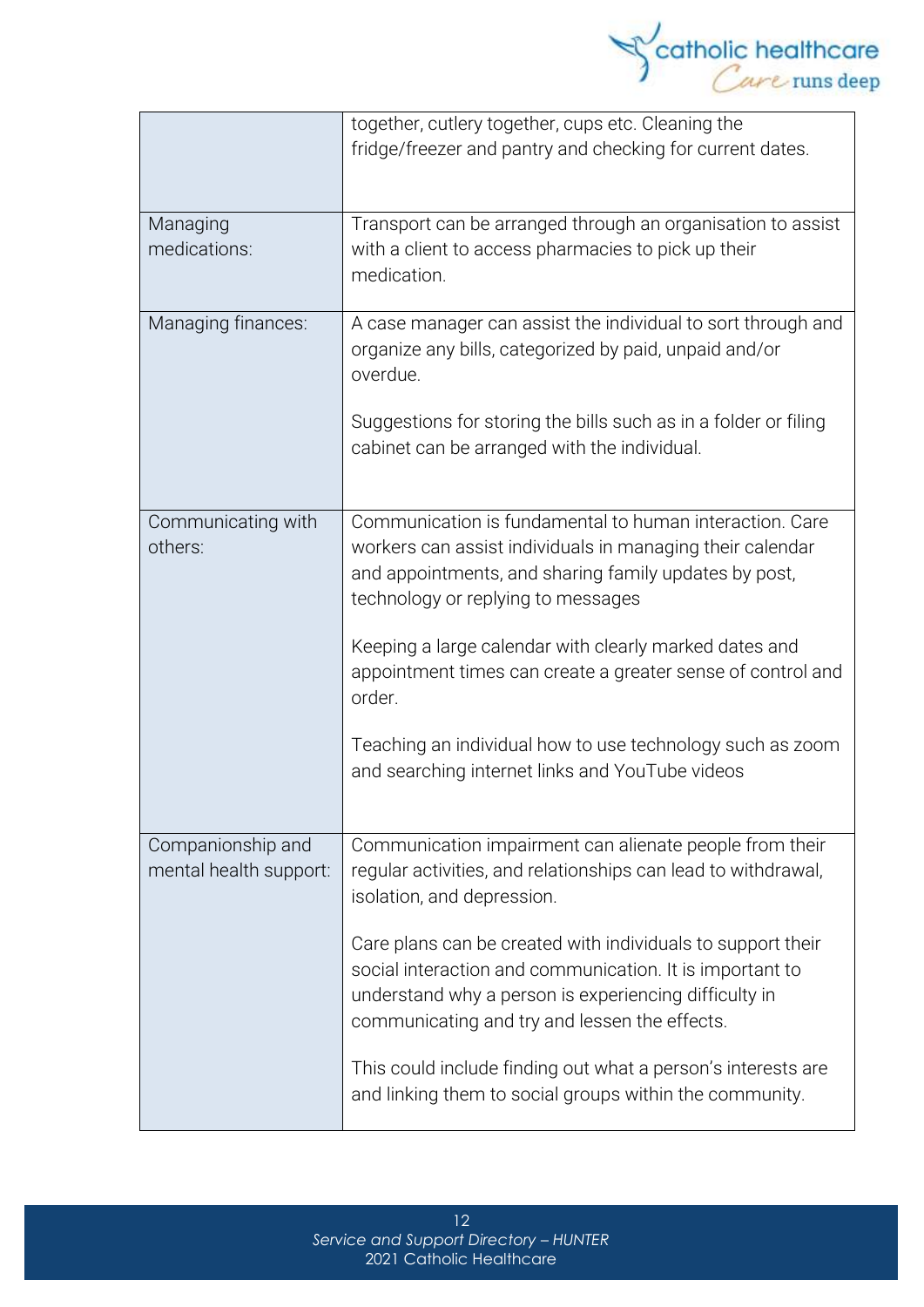

|                      | Suggesting ways for a person to express their feelings, such<br>as drawing or keeping journal entries, or meditating as a<br>form of stress relief. |
|----------------------|-----------------------------------------------------------------------------------------------------------------------------------------------------|
| Safety procedure and | Fitting medical alert systems in case of emergency when                                                                                             |
| emergency responses: | there is a communication barrier                                                                                                                    |
|                      | Hearing impaired phones and hearing aids can help a person                                                                                          |
|                      | remain independent while ensuring their safety is protected.                                                                                        |
|                      | Going through a fire escape route with an individual so they                                                                                        |
|                      | become familiar of it in case of emergency. If an individual                                                                                        |
|                      | has a lot of items in the home, working with the individual to                                                                                      |
|                      | ensure their safety is the top priority is extremely important.                                                                                     |
|                      | Devising a plan with the individual to create clear pathways                                                                                        |
|                      | so there is a clutter free entry and exit in the home would be                                                                                      |
|                      | recommended.                                                                                                                                        |

# Mental Health Care Plan

#### What is it?

A mental health care plan is a support plan for someone who is going through mental health issues. If a doctor agrees that you need additional support, you and the doctor will make the plan together.

A mental health care plan might include:

- A referral to an expert, like a psychologist
- The types of mental health care that can support you
- Other strategies to improve and maintain your mental health

If you have a mental health care plan, the Government will pay some or all of the cost of up to ten sessions with a mental health expert in a year. You can get that through the [Medicare](https://headspace.org.au/blog/how-to-get-a-medicare-card-old/) rebate.

Who do I contact for a Mental Health Care Plan?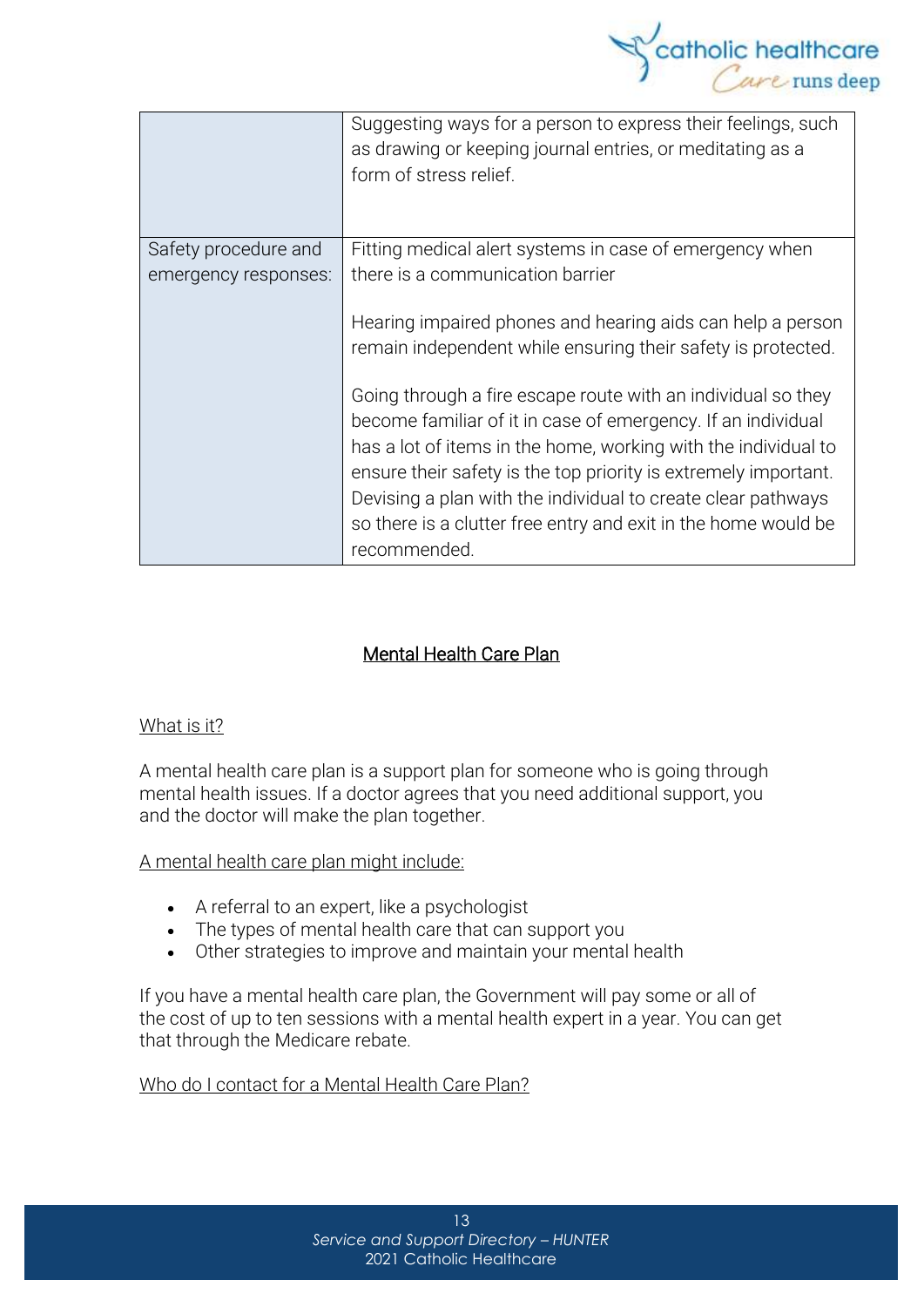

This needs to be done by your GP (general practitioner). When you book an appointment with your doctor tell them you want to talk about a mental health care plan.

Then, at the appointment, talk to your doctor about what's been going on. It helps to be as open and honest as possible. Your doctor might ask you to fill out a questionnaire about how you've been feeling to work out the best support for you. Your doctor will then refer you to a psychologist that they know of, or you can find your own.

Types of support you may be able to get include:

- One on one sessions with a psychologist
- Group psychologist sessions
- Sessions with a social worker or another allied health practitioner

Extra support can empower you to make big changes to how you feel and cope. Speaking to someone can give you the opportunity to find strategies to work through your concerns and manage them better (Headspace, 2018).

| Provider                                  | <b>Contact Details</b> |
|-------------------------------------------|------------------------|
| Awabakal Medical Centre, Raymond Terrace  | 1300 174 908           |
| Raymond Terrace Community Health Centre,  | 1800 011 511           |
| Hunter Valley Mental Health Service       |                        |
| Tilligerry Medical Practice, Tanilba Bay  | 02 4982 4988           |
| Nelson Plaza Clinic, Nelson Bay           | 02 4981 2555           |
| Uniting Counselling & Mediation Service,  | 02 4925 6000           |
| Newcastle                                 |                        |
| Oasis Solutions, Newcastle West           | 0488 120 745           |
| ProCare, Waratah                          | 02 4960 1523           |
| Headspace, Newcastle                      | 02 4929 4201           |
| Open Arms, Newcastle                      | 1800 011 046           |
| Counselling for war veterans              |                        |
| Heal for Life Foundation, Broadmeadow     | 1300 760 580           |
| Wiyiliin Ta Aboriginal Child & Youth      | 02 4964 7110           |
| Counselling Service, (3-18y/o), Newcastle |                        |
| Defence Community Organisation, Hunter    | 1800 624 608           |
| Headspace, Maitland                       | 02 4931 1000           |

# Mental Health Support